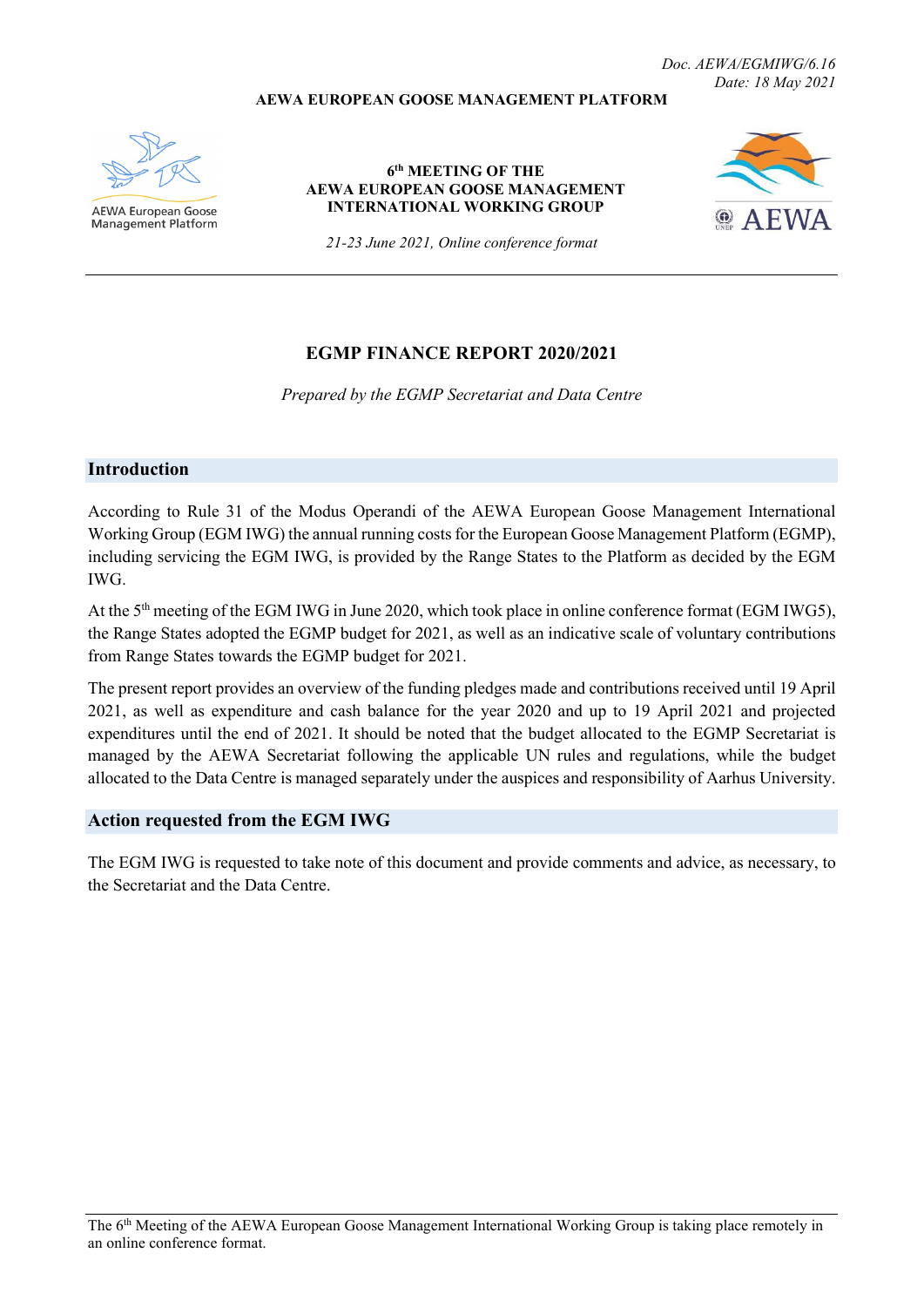## **1. Status of contributions of EGMP Funds for 2020 as at 31 December 2020**

Voluntary contributions from Range States to the EGMP Secretariat and Data Centre received in 2020 are shown in Table 1.

The contributions of Range States in 2020 to the EGMP Secretariat amount to EUR 175,298 out of the agreed budget of EUR 282,000, whilst the contributions towards the Data Centre in 2020 amount to EUR 205,828, slightly above the agreed budget for the year of EUR 184,000.

All contributions from the Range States as stated in Table 1 have supported the overall implementation of the activities of the EGMP in the Secretariat and the Data Centre, including staff salaries. For 2020 a costed breakdown of the activities is available in the costed Programme of Work (cPOW) agreed by the EGM IWG.

Table 1 also provides the indicative level of voluntary contributions per Range State for the year 2020 (highlighted in blue) that was agreed at the EGM IWG4.

Contributions paid by nine Range States in 2020 reached in total EUR 381,126 (81,78 % of the agreed annual EGMP budget for 2020). To reach the full EGMP budget of EUR 466,000, a funding gap of EUR 84,874 remained.

| <b>EGMP Secretariat and Data Centre</b><br>Status of contributions for the year 2020 as at 31 Dec 2020 (all figures in Euro) |                                    |                           |          |                                           |             |          |                                    |             |          |  |
|------------------------------------------------------------------------------------------------------------------------------|------------------------------------|---------------------------|----------|-------------------------------------------|-------------|----------|------------------------------------|-------------|----------|--|
|                                                                                                                              |                                    |                           |          |                                           |             |          |                                    |             |          |  |
|                                                                                                                              |                                    | Secretariat + Data Centre |          |                                           | Secretariat |          |                                    | Data Centre |          |  |
| <b>Range State</b>                                                                                                           | Indicative<br>Scale <sup>(3)</sup> | Pledges                   | Payments | <b>Indicative</b><br>Scale <sup>(3)</sup> | Pledges     | Payments | Indicative<br>Scale <sup>(3)</sup> | Pledges     | Payments |  |
| $\frac{1}{2}$ (Belarus) <sup>(1)</sup>                                                                                       |                                    |                           |          |                                           |             |          |                                    |             |          |  |
| Belgium                                                                                                                      | 57,104                             |                           | 35,000   | 34,556                                    |             |          | 22,547                             |             | 35,000   |  |
| Denmark                                                                                                                      | 55,787                             |                           | 55,788   | 33,760                                    |             | 33,760   | 22,028                             |             | 22,028   |  |
| Estonia                                                                                                                      |                                    |                           |          |                                           |             |          |                                    |             |          |  |
| $\left(\text{EU}\right)^{(1)}$                                                                                               |                                    |                           |          |                                           |             |          |                                    |             |          |  |
| Finland                                                                                                                      | 51,417                             |                           | 26,000   | 31,115                                    |             | 10,000   | 20,302                             |             | 16,000   |  |
| France                                                                                                                       | 43,912                             |                           | 34,800   | 26,573                                    |             |          | 17,338                             |             | 34,800   |  |
| (Germany) <sup>(2)</sup>                                                                                                     |                                    |                           | 20,000   |                                           |             |          |                                    |             | 20,000   |  |
| Iceland                                                                                                                      | 9,747                              |                           |          | 5,898                                     |             |          | 3,849                              |             |          |  |
| $(Latvia)^{(1)}$                                                                                                             |                                    |                           |          |                                           |             |          |                                    |             |          |  |
| Netherlands                                                                                                                  | 61,835                             |                           | 34,000   | 37,419                                    |             | 12,000   | 24,415                             |             | 22,000   |  |
| Norway                                                                                                                       | 64,836                             |                           | 64,836   | 39,236                                    |             | 64,836   | 25,601                             |             |          |  |
| Sweden                                                                                                                       | 68,490                             |                           | 54,702   | 41,447                                    |             | 54,702   | 27,043                             |             |          |  |
| UK                                                                                                                           | 52,873                             |                           | 56,000   | 31,996                                    |             |          | 20,877                             |             | 56,000   |  |
| $(Uk^{\text{raine}})^{(1)}$                                                                                                  |                                    |                           |          |                                           |             |          |                                    |             |          |  |
| Total                                                                                                                        | 466,000                            |                           | 381,126  | 282,000                                   |             | 175,298  | 184,000                            |             | 205,828  |  |

#### Table 1. Status of contributions of EGMP funds for 2020 as at 31 December 2020\*

non-paying range states

<sup>)</sup> Germany has a reservation on the proposed budget and the scale of contribution. EUR 10,000 have been contributed each from Lower Saxony and Schleswig-Holstein

(3) according to scale of contributions agreed at EGM IWG4

\* The contribution of France was originally directed to the Data Centre and was re-directed to the EGMP Secretariat in the final stage. France contributed EUR 40,000 to the Secretariat. However, this amount had to be transferred to the Data Centre to compensate the funding gap at that point in time. Thus, 13 % Programme Support Costs were deducted resulting in a reduced contribution of EUR 34,800 for the Data Centre which is the amount reflected in Table 1.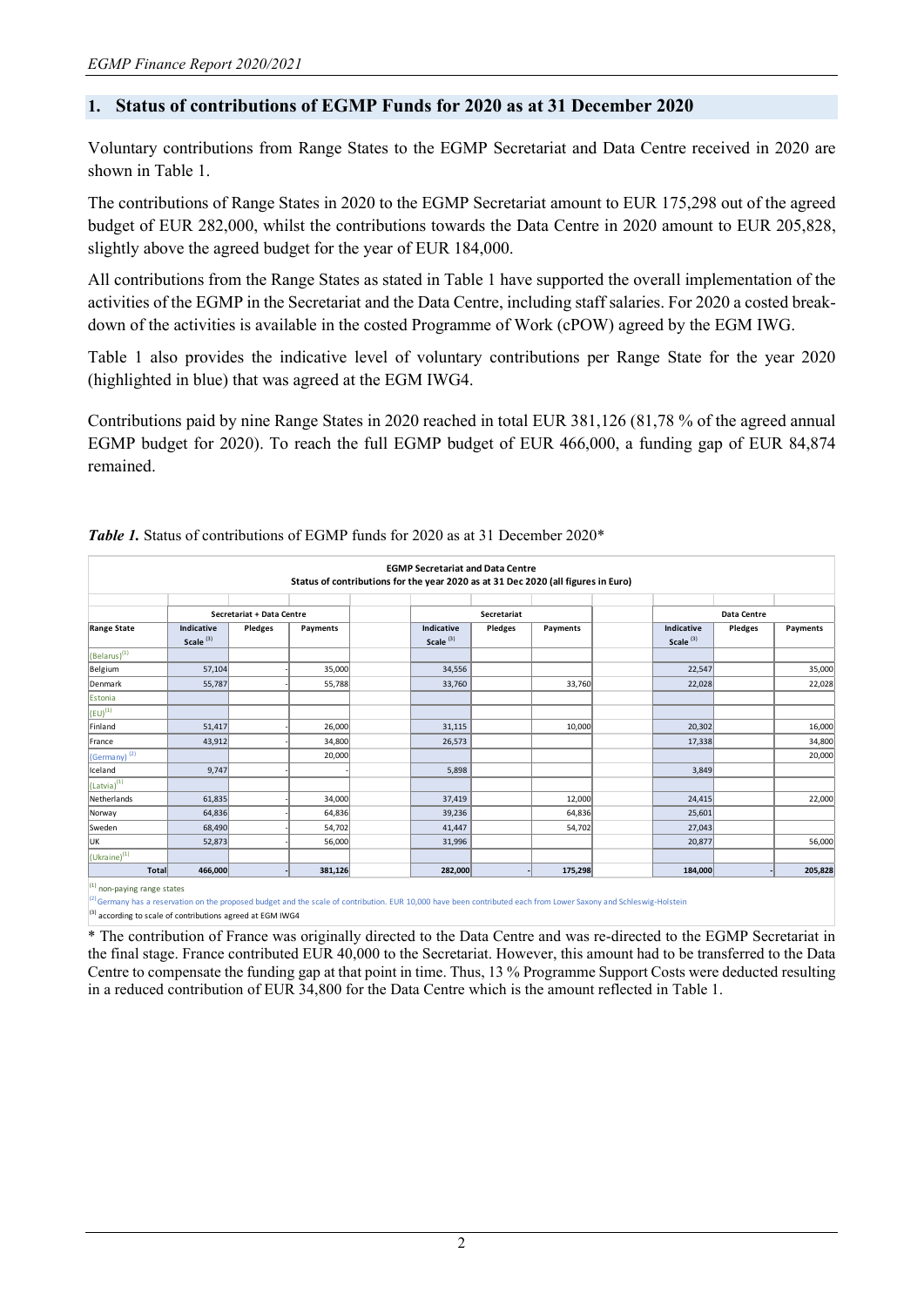## **2. Status of contributions of EGMP Funds for 2021 as at 19 April 2021**

Voluntary contributions from Range States to the EGMP Secretariat and Data Centre pledged and received in 2021 (as at 19 April 2021) are shown in Table 2.

As at 19 April 2021, the EGMP Secretariat has not received any contributions from the Range States. Out of the agreed budget of EUR 282,000, EUR 110,918 have been **pledged** by Range States for the EGMP Secretariat and are currently being processed.

Whilst the contributions **received** by the Data Centre in 2021 amount to EUR 22,000, additional **pledges** made by the Range States amount to EUR 14,368. In total the figures add up to EUR 36,368 out of the agreed budget for the year of EUR 184,000.

Table 2 also provides the indicative level of voluntary contributions per Range State for the year 2021 (highlighted in blue) that was agreed at the EGM IWG5.

Contributions paid or pledged by the Range States in 2021 reach in total EUR 147,286 (32% of the agreed annual EGMP budget for 2021). To reach the full EGMP budget of EUR 466,000, a funding gap of EUR 318,714 remains.

|                           |                                      |         |          | <b>EGMP Secretariat and Data Centre</b>                                           |             |          |                                      |             |          |  |
|---------------------------|--------------------------------------|---------|----------|-----------------------------------------------------------------------------------|-------------|----------|--------------------------------------|-------------|----------|--|
|                           |                                      |         |          | Status of contributions for the year 2021 as at 19 Apr 2021 (all figures in Euro) |             |          |                                      |             |          |  |
|                           | Secretariat + Data Centre            |         |          |                                                                                   | Secretariat |          |                                      | Data Centre |          |  |
| <b>Range State</b>        | Indicative<br>Scale <sup>(***)</sup> | Pledges | Payments | Indicative<br>Scale <sup>(***)</sup>                                              | Pledges     | Payments | Indicative<br>Scale <sup>(***)</sup> | Pledges     | Payments |  |
| (Belarus)*                |                                      |         |          |                                                                                   |             |          |                                      |             |          |  |
| Belgium                   | 57,104                               |         |          | 34,556                                                                            |             |          | 22,547                               |             |          |  |
| Denmark                   | 55,787                               |         |          | 33,760                                                                            |             |          | 22,028                               |             |          |  |
| (Estonia)*                |                                      |         |          |                                                                                   |             |          |                                      |             |          |  |
| $(EU)^*$                  |                                      |         |          |                                                                                   |             |          |                                      |             |          |  |
| Finland                   | 51,417                               | 10,000  |          | 31,115                                                                            | 10,000      |          | 20,302                               |             |          |  |
| France                    | 43,912                               |         |          | 26,573                                                                            |             |          | 17,338                               |             |          |  |
| (Germany)**               |                                      |         |          |                                                                                   |             |          |                                      |             |          |  |
| Iceland                   | 9,747                                |         |          | 5,898                                                                             |             |          | 3,849                                |             |          |  |
| (Latvia)*                 |                                      |         |          |                                                                                   |             |          |                                      |             |          |  |
| Netherlands               | 61,835                               |         | 22,000   | 37,419                                                                            |             |          | 24,415                               |             | 22,000   |  |
| Norway                    | 64,836                               | 39,236  |          | 39,236                                                                            | 39,236      |          | 25,601                               |             |          |  |
| Sweden                    | 68,490                               | 61,682  |          | 41,447                                                                            | 61,682      |          | 27,043                               |             |          |  |
| UK                        | 52,873                               | 14,368  |          | 31,996                                                                            |             |          | 20,877                               | 14,368      |          |  |
| (Ukraine)*                |                                      |         |          |                                                                                   |             |          |                                      |             |          |  |
| Total                     | 466,000                              | 125,286 | 22,000   | 282,000                                                                           | 110,918     |          | 184,000                              | 14,368      | 22,000   |  |
| * non-paying range states |                                      |         |          |                                                                                   |             |          |                                      |             |          |  |

*Table 2.* Status of contributions of EGMP funds for 2021 as at 19 April 2021

any has a reservation on the proposed budget and the scale of contribution and will decide on its contributions on the basis of a cPOW

\*\*\* according to scale of contributions agreed at EGM IWG5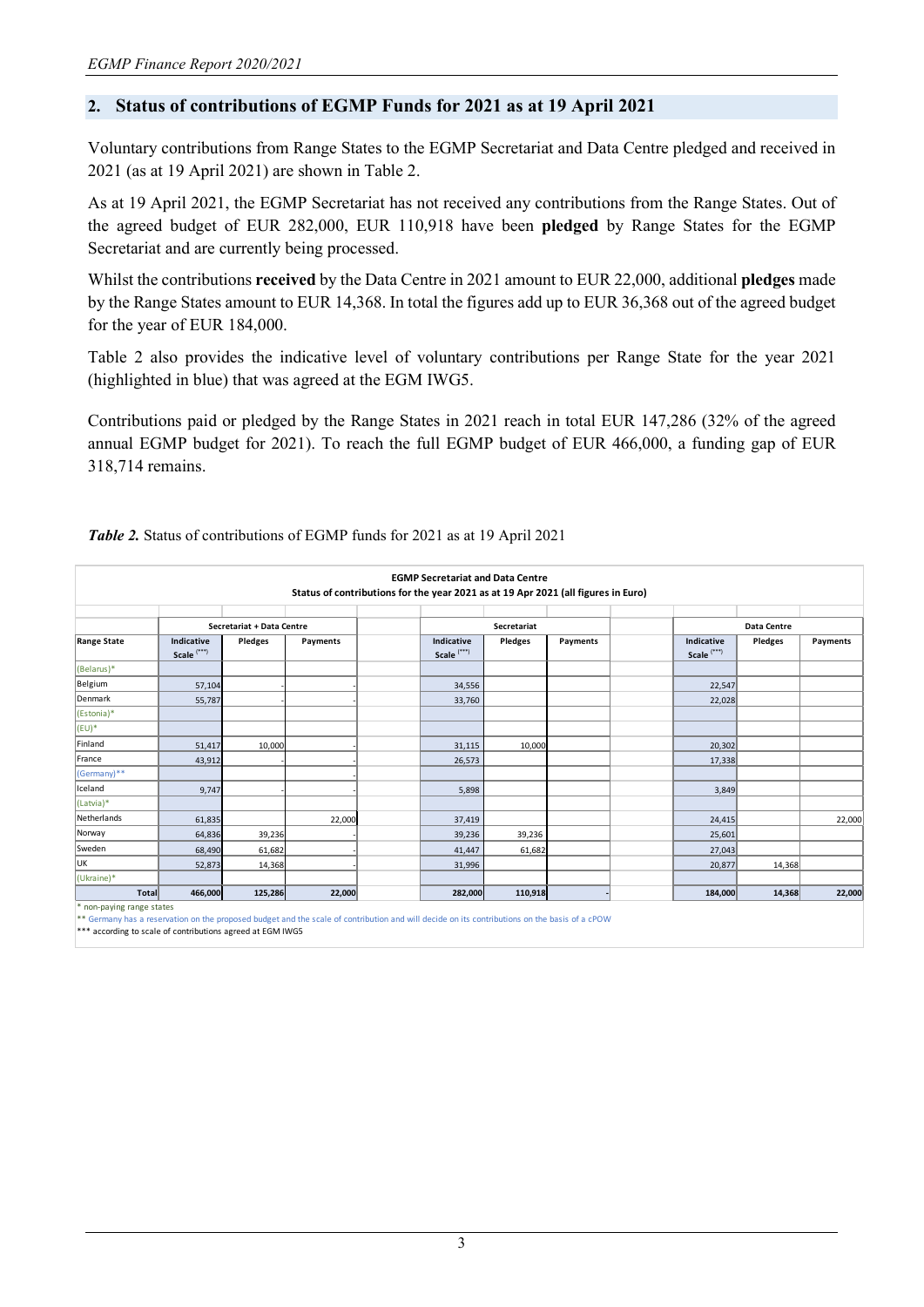# **3. Voluntary contributions for specific EGMP Projects and in-kind contributions outside of the agreed EGMP budget**

Germany has funded a 2-year project in 2020 (EUR 43,392) to collect information requested in Box 1 of the ISSMPs for the Barnacle Goose and the Greylag Goose, to be included in the Adaptive Flyway Management Programmes.

Nature Scot and the Department of Housing, Local Government and Heritage Ireland, funded the development of an integrated population model (IPM) for the purpose of better understanding the population dynamics of the Greenland-breeding population of the Barnacle Goose (*Branta leucopsis*) and in order to inform the management of offtake for the population. The budget for the model was £30,000, EUR 10,000 covered by Ireland and the difference by Nature Scot.

Moreover, the Dutch provinces, together with the Dutch Ministry of Agriculture, Nature and Food Quality are in discussions with the Dutch Research Consortium about continuing and funding their work for the Barnacle and Greylag Goose for the period 2021-2024.

On 26 January 2021, the AEWA Secretariat sent out a letter to the EGMP Range States regarding the reporting of in-kind contributions that have been provided by the Range States towards the EGMP process. As at 18 May 2021, no Range State has returned the in-kind contribution form with details back to the Secretariat. Thus, in this report no further information on in-kind contributions could be reflected.

# **4. Budget implementation status 2020 as at 31 December 2020**

The agreed annual EGMP budget for 2020 was EUR 466,000. The budget breaks down to EUR 282,000 for the EGMP Secretariat and EUR 184,000 for the EGMP Data Centre.

The 2020 agreed budget, expenditures incurred, and balances are outlined below for the EGMP Secretariat (Table 3) and the EGMP Data Centre (Table 4).

It is to be noted that the remaining balance shown in the tables is not the actual cash balance available to the EGMP, but rather the gap between the agreed budget for the period and actual expenditures incurred.

In the Secretariat all funds are held in USD and all expenditures are incurred in USD throughout the year. Therefore, expenditures in EUR figures are calculated on the basis of the average exchange rate of the year 2020 (0.878).

Table 3 outlines the actual expenditures (in EUR) for the Secretariat for 2020, showing the agreed budget for 2020, the expenditures incurred and the remaining balance against the agreed budget.

Expenditures in the year 2020 at the EGMP Secretariat have been kept to a minimum within operational limits amounting to a total of EUR 206,756, which is EUR 75,244 less than the agreed annual budget.

The EGMP Secretariat receives administrative and financial support services from the Common Administrative and Finance Management Unit, which serves the entire CMS Family. The Common Administrative and Finance Management Unit is fully funded by the 13% Programme Support Costs levy, which is applicable to all Trust Funds of the CMS Family, including EGMP Secretariat funds, in accordance with the United Nations General Assembly Resolution 35/217 of 17 December 1980.

The EGMP Secretariat, as part of UNEP/AEWA, is also profiting of services of operational nature falling in the sectors of IT maintenance, Communications (Joint AEWA/CMS Information Management, Communication and Awareness Unit) and staff time from the Head of Science, Implementation and Compliance Unit, which are covered by the AEWA core budget. This advantage is a direct cost saving to the EGMP core budget.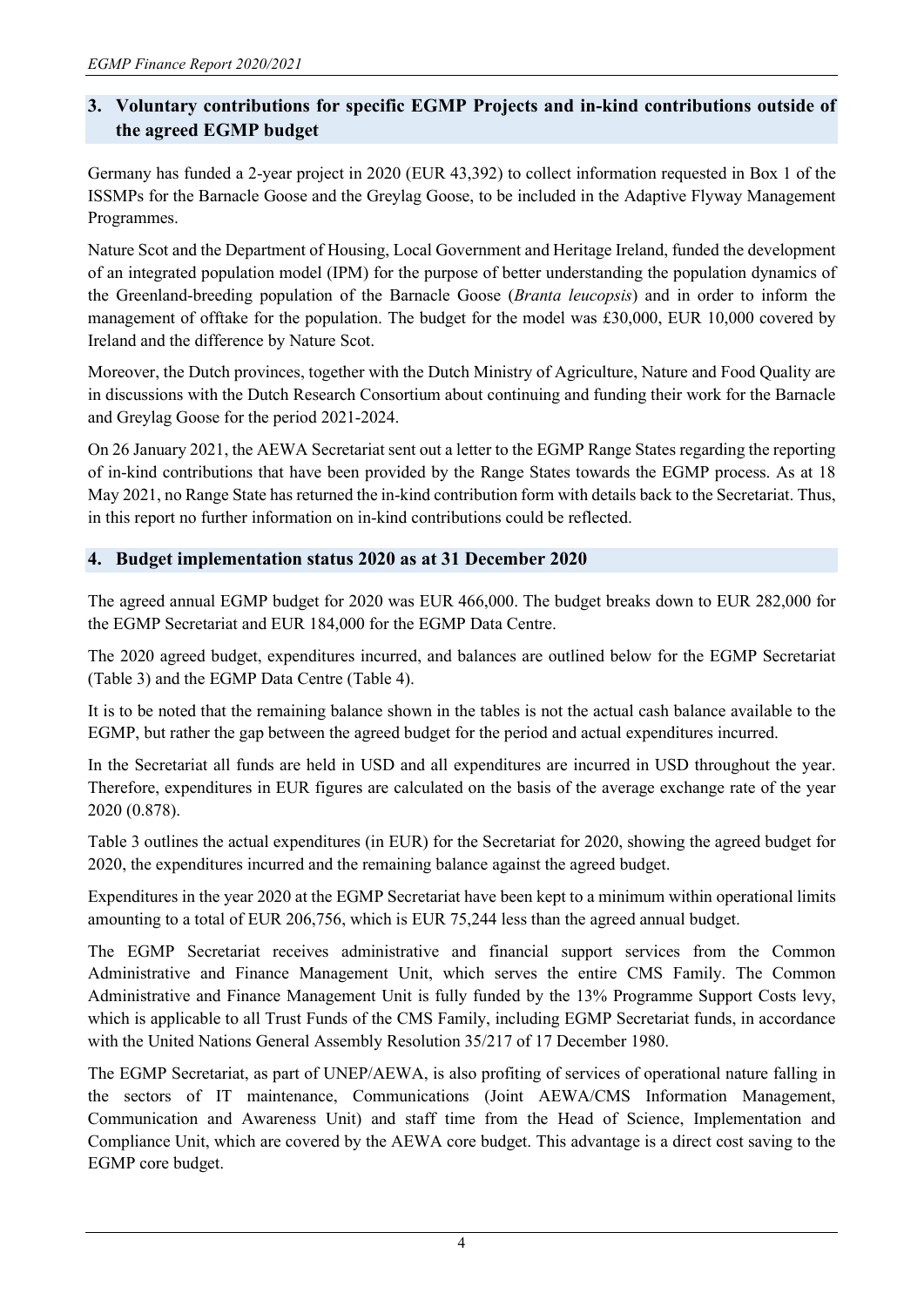*Table 3.* Implementation of the EGMP Secretariat budget for 2020 as at 31 December 2020

| <b>EGMP Secretariat</b>                                                             |               |             |                |  |  |  |  |
|-------------------------------------------------------------------------------------|---------------|-------------|----------------|--|--|--|--|
| Budget implementation report for the year 2020 as at 31 Dec 2020 (all figures Euro) |               |             |                |  |  |  |  |
|                                                                                     |               |             |                |  |  |  |  |
|                                                                                     |               |             |                |  |  |  |  |
| <b>Budget item</b>                                                                  | <b>Budget</b> | Expenditure | <b>Balance</b> |  |  |  |  |
| <b>Staff costs</b>                                                                  |               |             |                |  |  |  |  |
| EGMP Coordinator (100%)                                                             | 125,664       | 85,571      | 40,093         |  |  |  |  |
| Programme Management Assistant (100%)                                               | 70,796        | 55,477      | 15,319         |  |  |  |  |
| Sub-total                                                                           | 196,460       | 141,048     | 55,412         |  |  |  |  |
| <b>Operating costs</b>                                                              |               |             |                |  |  |  |  |
| Communication                                                                       | 4,425         | 318         | 4,107          |  |  |  |  |
| Travel (staff and experts)                                                          | 13,274        | 3,173       | 10,101         |  |  |  |  |
| Miscellaneous (contracts, projects, workshops)                                      | 13,274        | 38,582      | (25, 308)      |  |  |  |  |
| Sub-total                                                                           | 30,973        | 42,073      | (11, 100)      |  |  |  |  |
| <b>Meetings</b>                                                                     |               |             |                |  |  |  |  |
| EGM IWG annual meeting (logistics, venue, etc.)                                     | 4,425         |             | 4,425          |  |  |  |  |
| EGM IWG annual meeting travel (delegates, experts, staff)                           | 17,699        | (151)       | 17,850         |  |  |  |  |
| Sub-total                                                                           | 22,124        | (151)       | 22,275         |  |  |  |  |
|                                                                                     |               |             |                |  |  |  |  |
| <b>Total</b>                                                                        | 249,558       | 182,970     | 66,588         |  |  |  |  |
| Programme support costs (13%)                                                       | 32,442        | 23,786      | 8,656          |  |  |  |  |
| <b>Grand Total</b>                                                                  | 282,000       | 206,756     | 75,244         |  |  |  |  |
|                                                                                     |               |             |                |  |  |  |  |
| Average exchange rate: Jan - Dec 2020                                               | 0.878         |             |                |  |  |  |  |

*Table 4.* Implementation of the EGMP Data Centre budget for 2020 as at 31 December 2020

| Budget implementation of EGMP Data Centre for 2020 as at 31 December 2020 (figures are in<br>EUR) |               |             |                |  |  |  |
|---------------------------------------------------------------------------------------------------|---------------|-------------|----------------|--|--|--|
|                                                                                                   |               |             |                |  |  |  |
| <b>Budget Item</b>                                                                                | <b>Budget</b> | Expenditure | <b>Balance</b> |  |  |  |
| Staff costs                                                                                       |               |             |                |  |  |  |
| Goose Monitoring Coordinator (100%)                                                               | 96,000        | 81,929      | 14,071         |  |  |  |
| Population Modelling Expert (50%)                                                                 | 48,000        | 71,422      | (23, 422)      |  |  |  |
| Lead Compiler (22.5%)                                                                             | 30,000        | 57,291      | (27, 291)      |  |  |  |
| Sub-total                                                                                         | 174,000       | 210,642     | (36, 642)      |  |  |  |
| <b>Operations</b>                                                                                 |               |             |                |  |  |  |
| Travel, meetings, miscellaneous                                                                   | 10,000        | 1,278       | 8,722          |  |  |  |
| Sub-total                                                                                         | 10,000        | 1,278       | 8,722          |  |  |  |
| <b>Grand Total</b>                                                                                | 184,000       | 211,920     | (27, 920)      |  |  |  |

The budget of the EGMP Data Centre is managed separately under the auspices and responsibility of Aarhus University. Reporting on the full year 2020, the Data Centre has incurred expenses of EUR 211,920 in 2020 (Table 4), which is EUR 27,920 higher than the agreed annual budget.

The salary costs in the EGMP Data Centre require a certain flexibility depending on the workload related to the different population. As already predicted in the 2019/2020 finance report prepared for EGM IWG5 in June 2020, staff time exceeded the projected budget mainly due to the increased workload related to new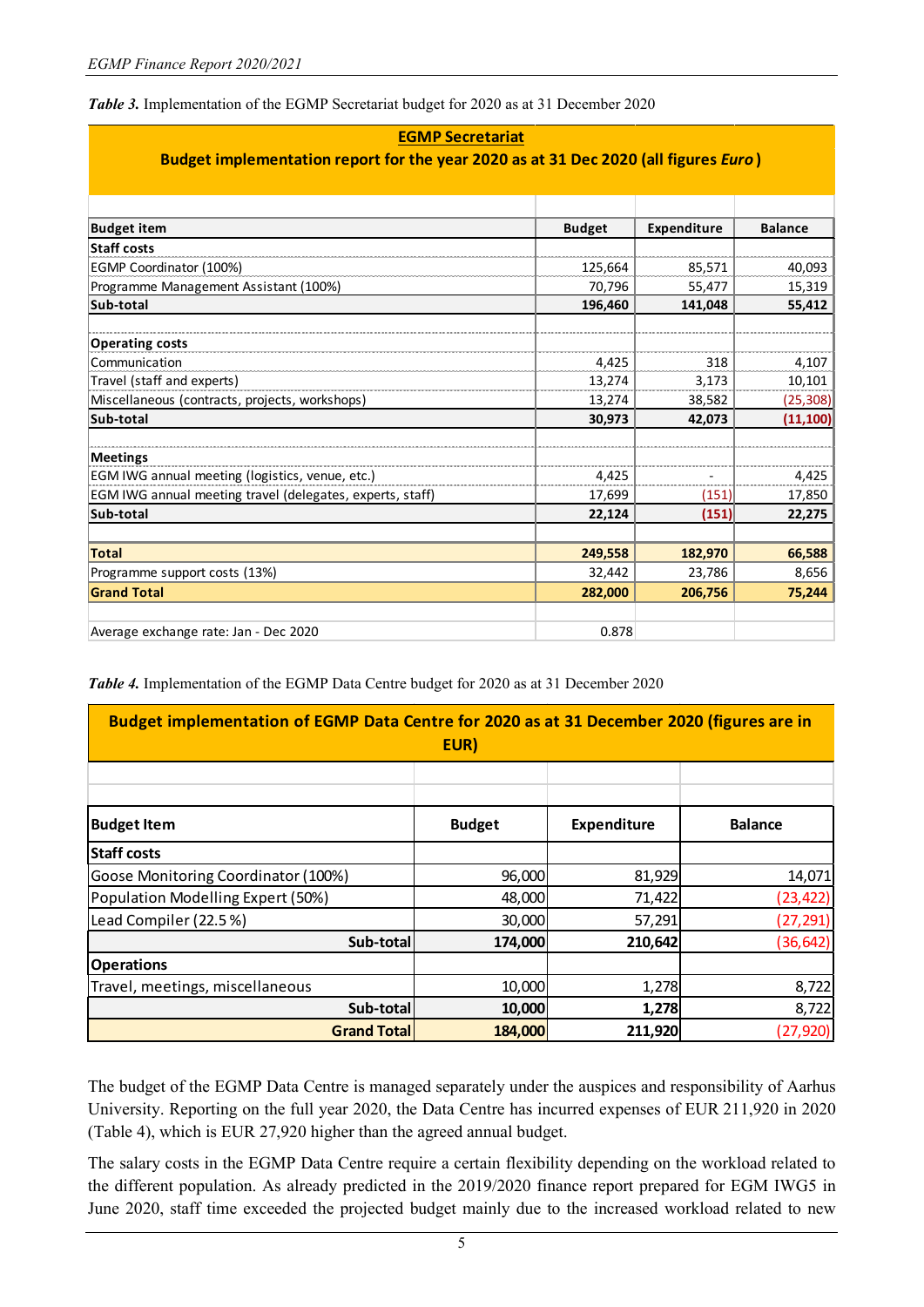species/population monitoring coordination, reporting and database preparations. In addition, the newly established Task Forces for the two Barnacle Goose populations and for the Greylag Goose, demanded a considerable amount of staff time both for the Data Centre and for the EGMP Secretariat.

However, it should be noted that the over-expenditure in the Data Centre has been compensated by the underexpenditure in the EGMP Secretariat and remains within the overall budget allocated for the EGMP Coordination.

## **5. Budget implementation status 2021 as at 19 April 2021**

The agreed annual EGMP budget for 2021 is EUR 466,000. The budget breaks down to EUR 282,000 for the EGMP Secretariat and EUR 184,000 for the EGMP Data Centre.

The agreed budget, expenditures incurred, and balances for the first quarter of 2021 and the projected expenditure for the rest of the year are outlined below for the EGMP Secretariat (Table 5) and the EGMP Data Centre (Table 6).

In the Secretariat all funds are held in USD and all expenditures are incurred in USD throughout the year. Therefore, expenditures in EUR figures are calculated on the basis of the average exchange rate of the first four months of 2021 (0.831).

Table 5 outlines the actual expenditures (in EUR) for the Secretariat as at 19 April 2021, showing the agreed budget for 2021, the expenditures incurred from 01 January- 19 April 2021, the projected expenditures for 20 April-31 December 2021, the total estimated expenditure for 2021 and the estimated remaining balance against the agreed budget.

Although the position of Programme Management Assistant (PMA) remains vacant, the Secretariat is currently employing an individual contractor in 2021 to provide support for EGM IWG6 organisation and some follow up work. The costs are charged against the budget line of the PMA.

Considering the actual expenditures of the 1<sup>st</sup> quarter (1 Jan-19 Apr 2021) and the projected expenditures for the rest of the year (20 April – 31 Dec 2021), the total estimated expenditure for the EGMP Secretariat totals approximately EUR 175,609 for 2021, which is nearly EUR 106,391 less than the agreed annual budget (EUR 282,000).

The budget of the EGMP Data Centre is managed and reported separately under the auspices and responsibility of Aarhus University.

Table 6 outlines the 2021 budget for the EGMP Data Centre (in EUR), the total estimated expenditures for the full year of 2021 and the estimated remaining balance against the budget. The total estimated expenditure for the EGMP Data Centre totals approximately EUR 184,000 for 2021. The slight increase of EUR 8,000 in the projected salary costs is compensated by the savings in the travel budget. Thus, the overall predicted expenditure still remains within the agreed budget for the EGMP Data Centre of EUR 184,000.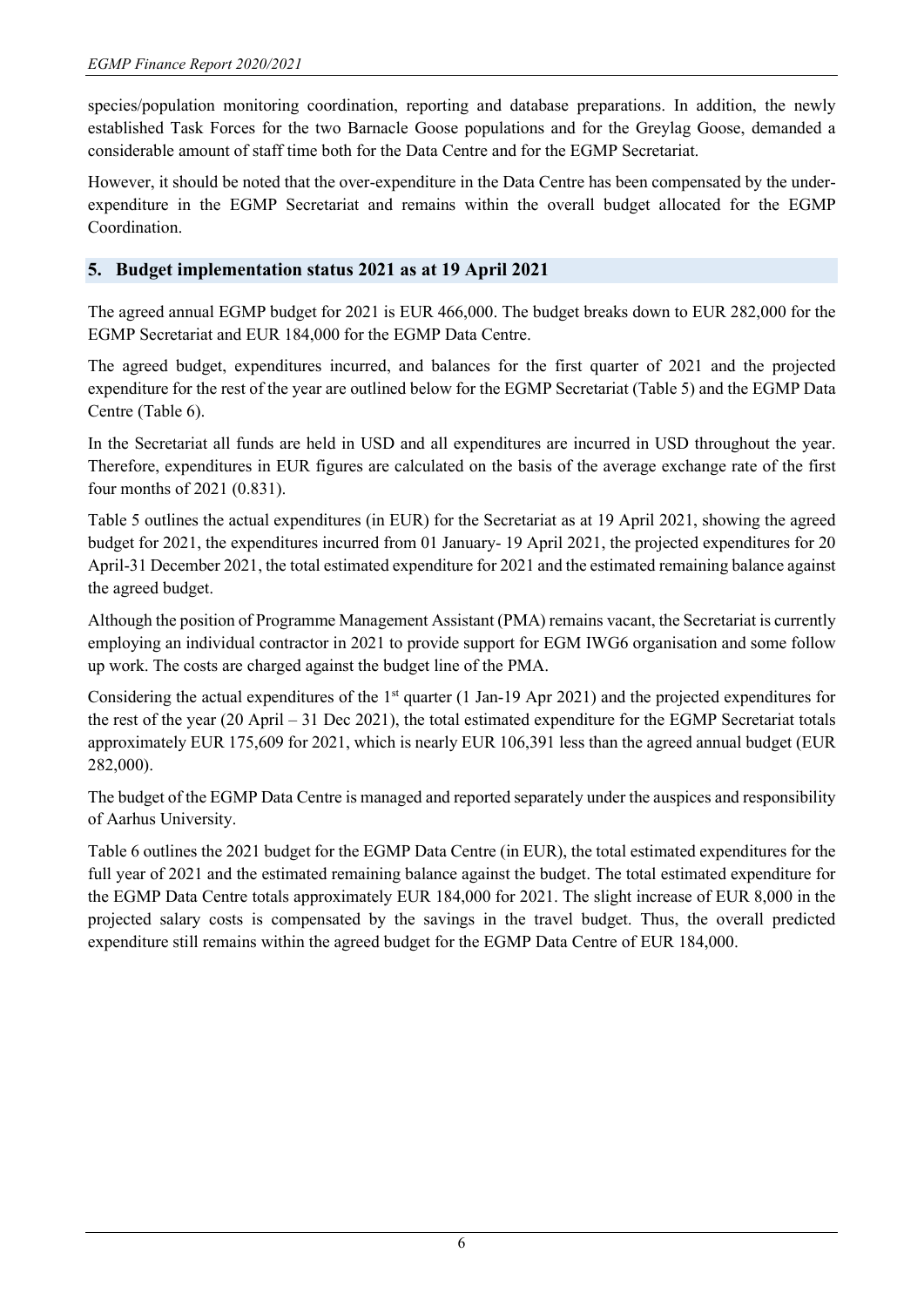*Table 5.* Status of implementation of the EGMP Secretariat budget for 2021 as at 19 April 2021 with projection until 31 December 2021

| <b>EGMP Secretariat</b>                                                                                                       |               |                                         |                                             |                                          |                          |  |
|-------------------------------------------------------------------------------------------------------------------------------|---------------|-----------------------------------------|---------------------------------------------|------------------------------------------|--------------------------|--|
| Budget implementation status for the year 2021 as at 19 April 2021 with projections until 31 December 2021 (all figures Euro) |               |                                         |                                             |                                          |                          |  |
|                                                                                                                               |               |                                         |                                             |                                          |                          |  |
| <b>Budget item</b>                                                                                                            | <b>Budget</b> |                                         | Expenditure                                 |                                          | <b>Estimated</b>         |  |
|                                                                                                                               |               | Actual<br>expenditure<br>1 Jan - 19 Apr | Projected<br>expenditure<br>20 Apr - 31 Dec | <b>Total</b><br>estimated<br>expenditure | balance                  |  |
| Staff costs                                                                                                                   |               |                                         |                                             |                                          |                          |  |
| EGMP Coordinator (100%; P2)                                                                                                   | 107,965       | 21,393                                  | 64,180                                      | 85,573                                   | 22,391                   |  |
| Programme Management Assistant (100%; G5)                                                                                     | 70,796        | 66                                      | 19,944                                      | 20,010                                   | 50,787                   |  |
| Consultants                                                                                                                   |               |                                         |                                             |                                          |                          |  |
| Sub-total                                                                                                                     | 178,761       | 21,459                                  | 84,124                                      | 105,583                                  | 73,178                   |  |
| <b>Operations</b>                                                                                                             |               |                                         |                                             |                                          |                          |  |
| Communication                                                                                                                 | 4,425         | (9)                                     | 4,433                                       | 4,425                                    |                          |  |
| Miscellaneous (e.g. office supplies and equipment, training)                                                                  | 4,425         | 108                                     | 4,316                                       | 4,425                                    |                          |  |
| Sub-total                                                                                                                     | 8,850         | 100                                     | 8,750                                       | 8,850                                    |                          |  |
| Implementing Partner Direct Costs                                                                                             |               |                                         |                                             |                                          |                          |  |
| <b>SSFAs</b>                                                                                                                  | 30,973        |                                         | 30,973                                      | 30,973                                   |                          |  |
| Sub-total                                                                                                                     | 30,973        | $\overline{\phantom{a}}$                | 30,973                                      | 30,973                                   | $\overline{\phantom{a}}$ |  |
| <b>Travel</b>                                                                                                                 |               |                                         |                                             |                                          |                          |  |
| Travel (staff, experts and funded delegates)                                                                                  | 26,549        | ٠                                       | 10,000                                      | 10,000                                   | 16,549                   |  |
| Sub-total                                                                                                                     | 26,549        |                                         | 10,000                                      | 10,000                                   | 16,549                   |  |
| Contractual Services (Meetings)                                                                                               |               |                                         |                                             |                                          |                          |  |
| EGM IWG meeting (catering, venue if hosted in Bonn)                                                                           | 4,425         |                                         |                                             |                                          | 4,425                    |  |
| Sub-total                                                                                                                     | 4,425         |                                         |                                             |                                          | 4,425                    |  |
| <b>Total</b>                                                                                                                  | 249,558       | 21,559                                  | 133,847                                     | 155,406                                  | 94,152                   |  |
| Programme support costs (13%)                                                                                                 | 32,442        | 2,803                                   | 17,400                                      | 20,203                                   | 12,240                   |  |
| <b>Grand Total</b>                                                                                                            | 282,000       | 24,361                                  | 151,247                                     | 175,609                                  | 106,391                  |  |

*Table 6.* Status of implementation of the EGMP Data Centre budget for 2021 as at 19 April 2021 with projection until 31 December 2021

**Budget implementation status of EGMP Data Centre for 2021 as at 19 April 2021 with projection until 31 December 2021 (figures are in Euro)** 

| <b>Budget item</b>                  | <b>Budget</b> | Actual<br>expenditures<br>Jan-Apr | <b>Total estimated</b><br>expenditure<br>for 2021 | Estimated<br>remaining<br>balance |
|-------------------------------------|---------------|-----------------------------------|---------------------------------------------------|-----------------------------------|
| <b>Staff costs</b>                  |               |                                   |                                                   |                                   |
| Goose Monitoring Coordinator (100%) | 96,000        | 32,000                            | 96,000                                            | 0                                 |
| Population Modelling Expert (50%)   | 48,000        | 16,000                            | 48,000                                            | 0                                 |
| Lead Compiler (22.5%)               | 30,000        | 12,667                            | 38,000                                            | (8,000)                           |
| Sub-total                           | 174,000       | 60,667                            | 182,000                                           | (8,000)                           |
| <b>Operations</b>                   |               |                                   |                                                   |                                   |
| Travel, meetings, miscellaneous     | 10,000        | 667                               | 2,000                                             | 8,000                             |
| Sub-total                           | 10,000        | 667                               | 2,000                                             | 8,000                             |
|                                     |               |                                   |                                                   |                                   |
| <b>Grand Total</b>                  | 184,000       | 61,333                            | 184,000                                           | $\boldsymbol{0}$                  |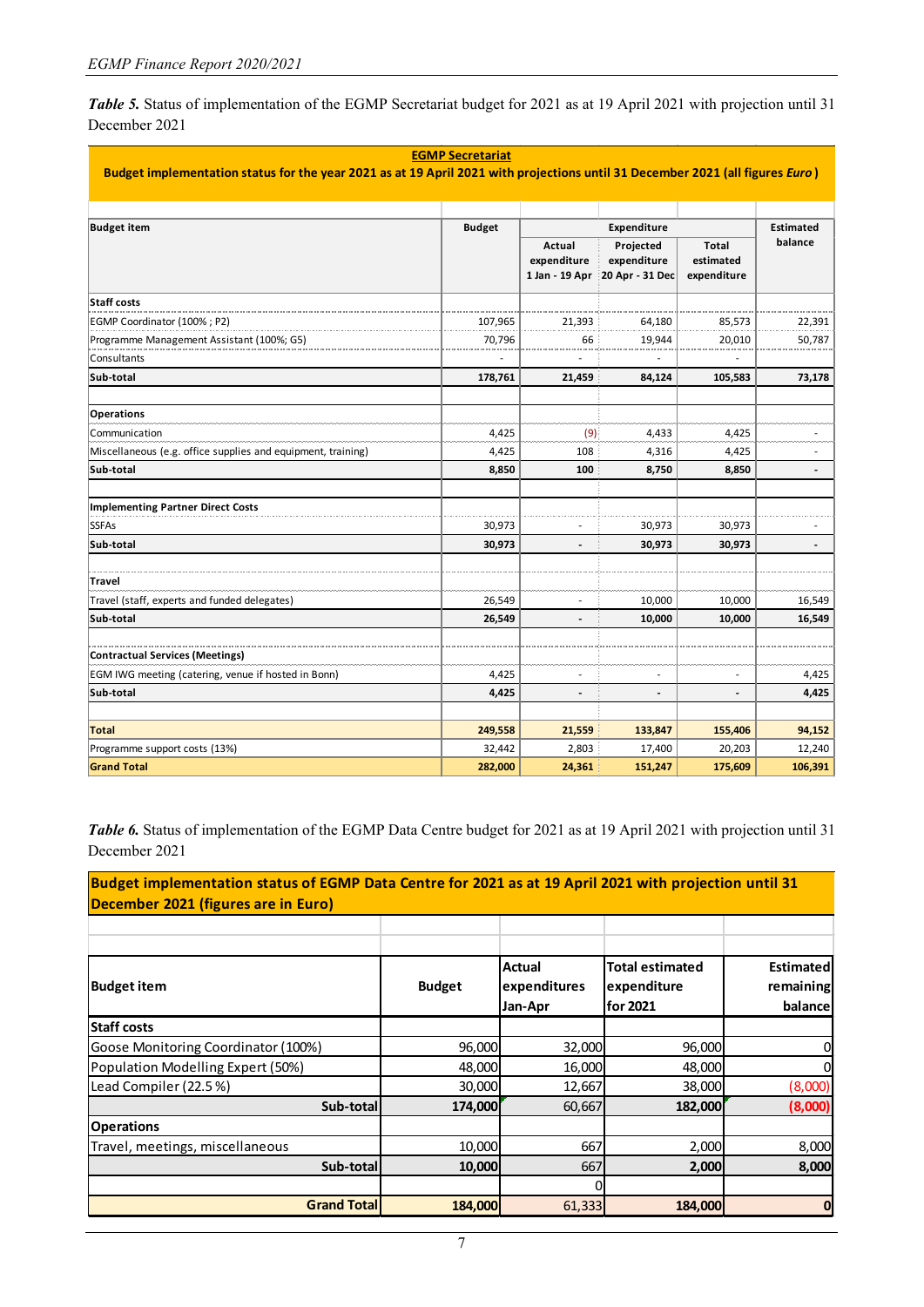## **6. Overall Cash Balance including reserve**

## **Overall Status of the EGMP Budget for the Secretariat and the Data Centre**

Tables 7 and 8 below, respectively for the EGMP Secretariat and Data Centre, show cumulatively (1) the overall contributions received in 2020, (2) contributions received in the period until 19 April 2021, (3) the expenditure of the EGMP for 2020, (4) the expenditure until 19 April 2021, as well as (5) the projected expenditures for the rest of the year 2021, including the status of the reserve in the end of 2019, 2020 and 2021.

## **Reserve fund**

An EGMP "reserve fund" has been set up for the Secretariat and the Data Centre, as agreed by the EGM IWG, to ensure continuity of operations of the EGMP in any annual cycle before annual contributions for the actual year have arrived from the Range States. For uninterrupted and smooth operational running of the EGMP, the reserve fund has to contain sufficient funds at the end of the year, allowing operation for the first six months of the following year.

The reserve fund for the EGMP Secretariat has been set at EUR 160,000 (slightly above 50% of the annual budget). For the EGMP Data Centre the reserve fund has been set to 50% of the annual budget, i.e. EUR 92,000. The reserve funds of the Secretariat and the Data Centre were maintained at the set amount both at the end of 2019 and the end of 2020.

| Status of estimated cash balance at the EGMP Secretariat as at 31 December 2021<br>(in USD and equivalent EUROs) |                |            |  |  |  |
|------------------------------------------------------------------------------------------------------------------|----------------|------------|--|--|--|
|                                                                                                                  | <b>USD</b>     | <b>EUR</b> |  |  |  |
| Opening cash balance as at 01 January 2020<br>255,933                                                            |                |            |  |  |  |
| <b>Reserve brought forward from 2019</b>                                                                         |                | 160,000    |  |  |  |
| Contributions received in 2020 (table 1)                                                                         | 199,656        | 175,298    |  |  |  |
| Expenditure incurred in 2020 (table 3)                                                                           | $-235,485$     | $-206,756$ |  |  |  |
| Opening cash balance as at 01 January 2021                                                                       | 220,104        | 38,818     |  |  |  |
| <b>Reserve brought forward from 2020</b>                                                                         |                | 160,000    |  |  |  |
| Contributions received till 19 Apr 2021 (table 2)                                                                |                |            |  |  |  |
| Expenditure incurred till 19 Apr 2021 (table 5)                                                                  | $-29,316$      | $-24,361$  |  |  |  |
| Estimated cash balance as at 19 April 2021                                                                       | 190,788        | 174,457    |  |  |  |
| Adjustment for foreign exchange rate change                                                                      |                | $-15,912$  |  |  |  |
| Adjusted estimated cash balance as at 19 April 2021                                                              | 190,788        | 158,545    |  |  |  |
| Contributions pledged as at 19 Apr 2021                                                                          | 133,475        | 110,918    |  |  |  |
| Projected expenditure (20 Apr 2021 - 31 Dec 2021)                                                                | $-182,007$     | $-151,247$ |  |  |  |
| Estimated cash balance as at 31 December 2021                                                                    |                |            |  |  |  |
| <b>Estimated Reserve as at 31 December 2021</b>                                                                  | 142,257        | 118,215    |  |  |  |
| Exchange rate applied for the year 2020:<br>Exchange rate applied for the year 2021:                             | 0.878<br>0.831 |            |  |  |  |

*Table 7.* Status of estimated cash balance at the EGMP Secretariat as at 31 December 2021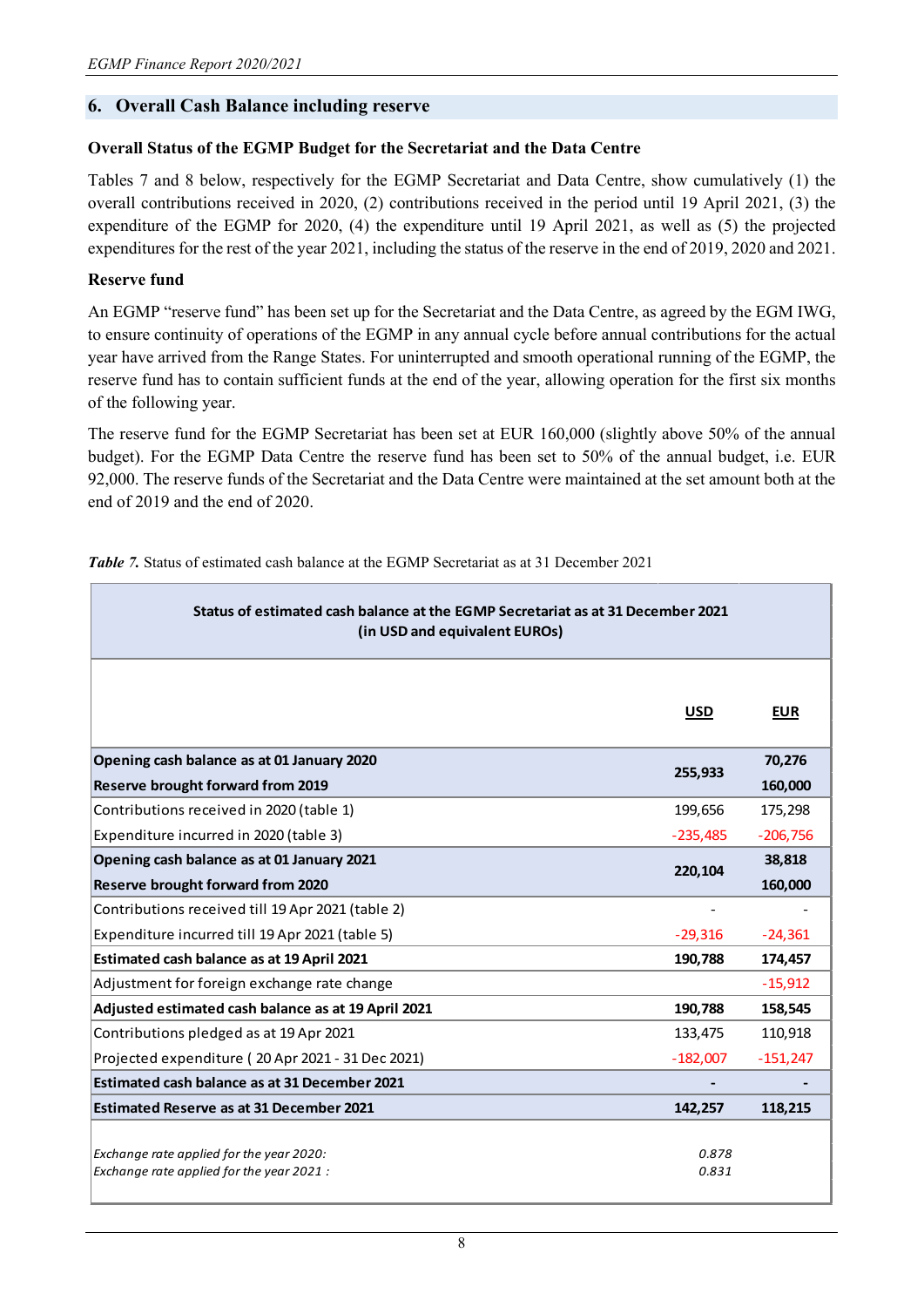*Table 8.* Status of estimated cash balance at the EGMP Data Centre as at 31 December 2021

| Status of estimated cash balance of the EGMP Data Centre as at 31 Dec 2021 (figures are in Euro) |           |  |  |  |
|--------------------------------------------------------------------------------------------------|-----------|--|--|--|
| Opening cash balance as at 1 January 2020                                                        | 7,811     |  |  |  |
| <b>Reserve brought forward from 2019</b>                                                         | 92,000    |  |  |  |
| Contributions received in 2020 (table 1)                                                         | 205,828   |  |  |  |
| Expenditure incurred in 2020 (table 4)                                                           | 211,920   |  |  |  |
| Opening cash balance as at 1 January 2021                                                        |           |  |  |  |
| <b>Reserve brought forward from 2020</b>                                                         | 92,000    |  |  |  |
| Contributions received till 19 Apr 2021 (table 2)                                                | 22,000    |  |  |  |
| Expenditure incurred till 19 April 2021 (table 6)                                                | 61,333    |  |  |  |
| Estimated cash balance as at 19 April 2021<br>54,386                                             |           |  |  |  |
| Contributions pledged as at 19 April 2021 (table 2)                                              | 14,368    |  |  |  |
| Projected expenditure 20 April-Dec 31 2021                                                       | 122,667   |  |  |  |
| Estimated cash balance as at 31 December 2021<br>$\mathbf 0$                                     |           |  |  |  |
| Estimated Reserve as at 31 December 2021                                                         | (53, 913) |  |  |  |

# **7. Conclusions**

### Status of Contributions

Contributions paid by nine Range States in 2020 reach in total EUR 381,126 (81,78 % of the agreed annual EGMP budget for 2020). To reach the full EGMP budget of EUR 466,000, a funding gap of EUR 84,874 remained.

In 2021, five Range States pledged or paid in total EUR 147,286 (32% of the agreed annual EGMP budget for 2021). To reach the full EGMP budget of EUR 466,000, a funding gap of EUR 318,714 remains.

## Budget implementation

*2020*

Expenditures in the year 2020 at the EGMP Secretariat have been kept to a minimum within operational limits amounting to a total of EUR 206,756, which is EUR 75,244 less that the agreed budget. Most savings have been generated due to the ongoing COVID-19 pandemic, leading to cost savings in travel and meetings. Savings have also been generated in the budget line of the EGMP Coordinator and the Programme Management Assistant (PMA). While the PMA position still remained vacant throughout the entire year, the